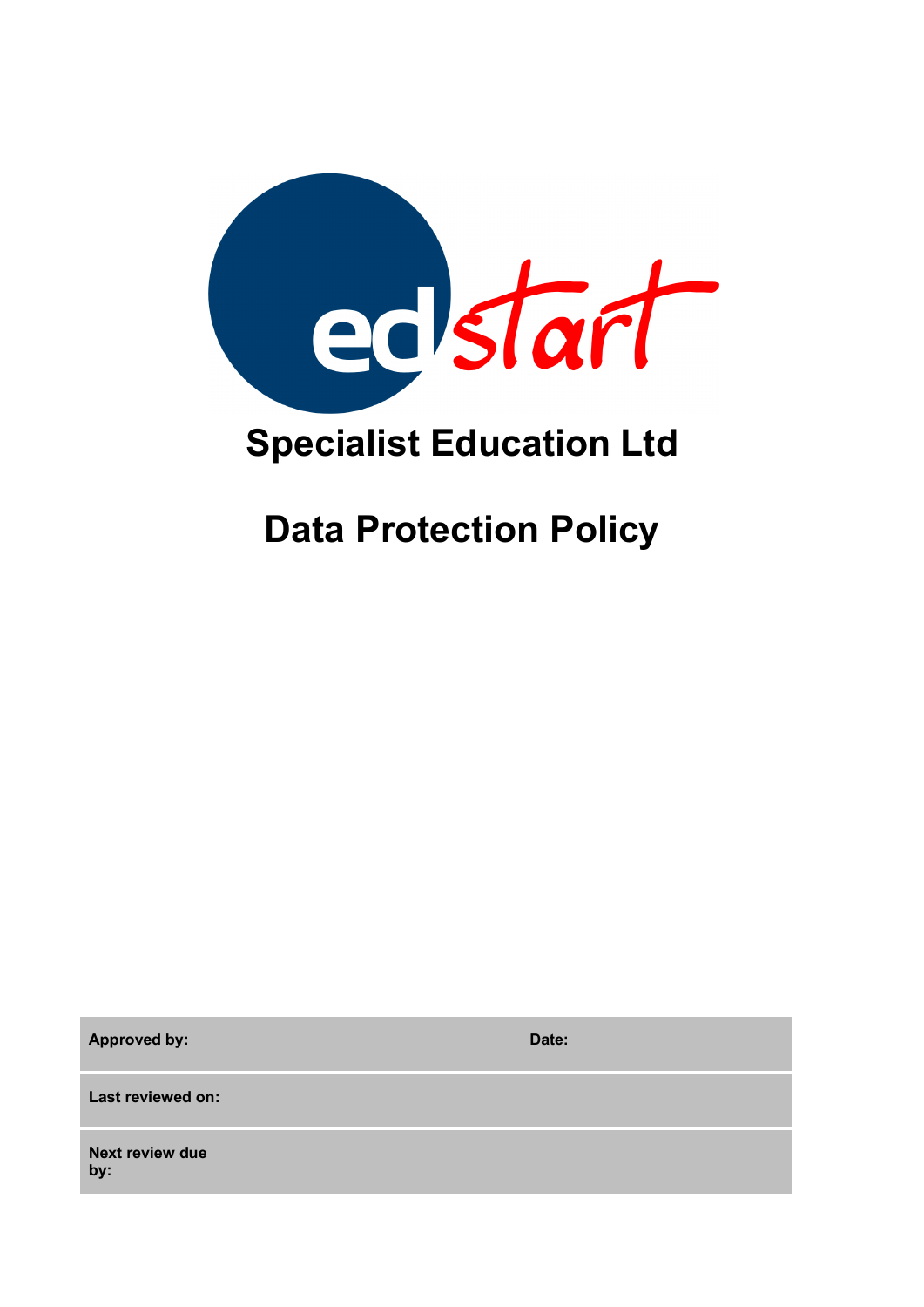# **Contents**

| Appendix 1: Personal data breach procedure  Error! Bookmark not defined. |  |
|--------------------------------------------------------------------------|--|
|                                                                          |  |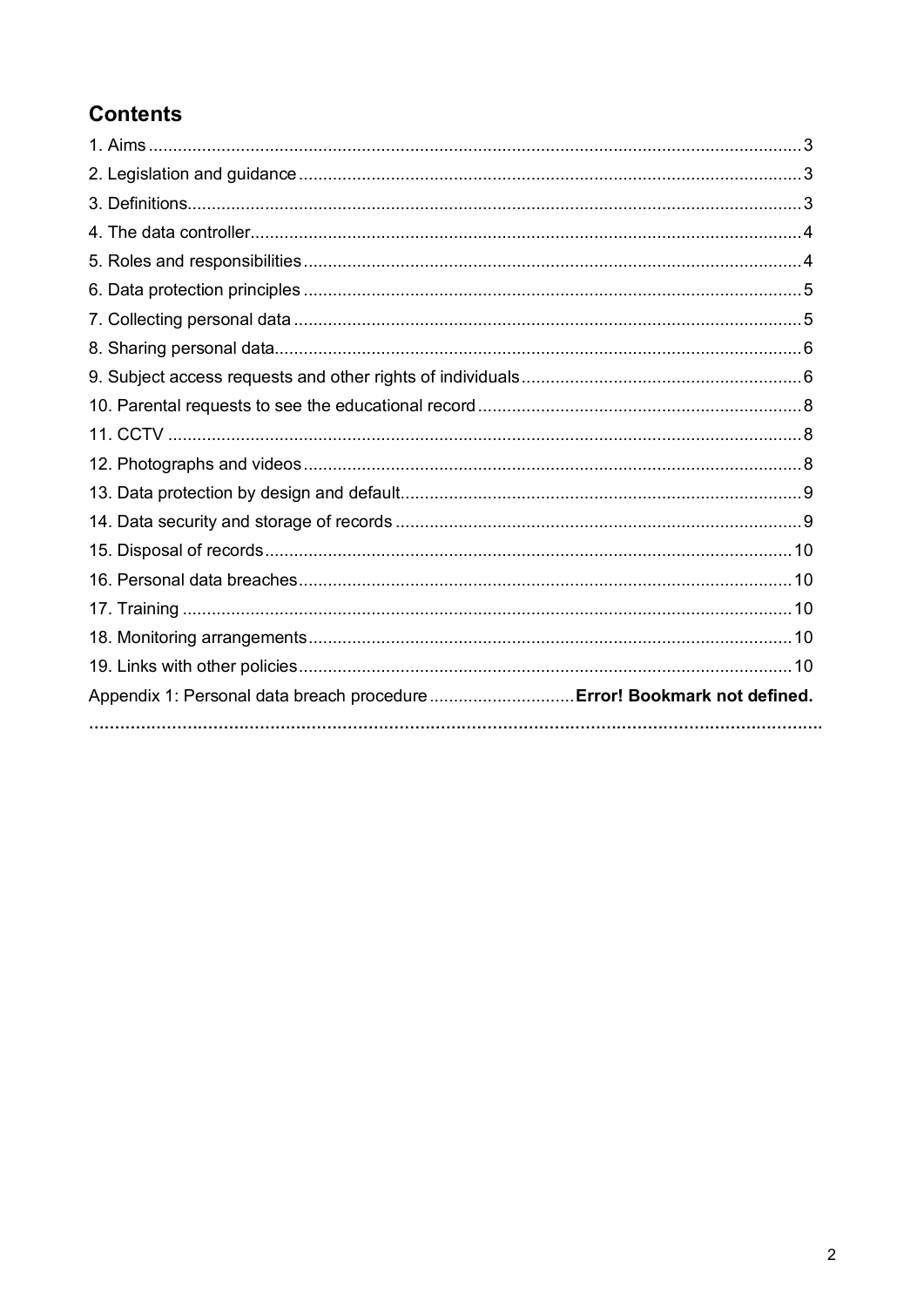# **1. Aims**

For the purposes of this Policy "EdStart" means both EdStart-Alternative Provision and EdStart Primary School Education Provision.

EdStart aims to ensure that all personal data collected about staff, pupils, parents, management committee, visitors and other individuals is collected, stored and processed in accordance with the General Data Protection Regulation (GDPR) and the expected provisions of the Data Protection Act 2018 (DPA 2018)

This policy applies to all personal data, regardless of whether it is in paper or electronic format.

# **2. Legislation and guidance**

This policy meets the requirements of the GDPR and DPA 2018. It is based on guidance published by the Information Commissioner's Office (ICO) on the GDPR and the ICO's code of practice for subject access requests.

It also reflects the ICO's code of practice for the use of surveillance cameras and personal information.

In addition, this policy complies with regulation 5 of the Education (Pupil Information) (England) Regulations 2005, which gives parents the right of access to their child's educational record.

In addition, this policy complies with our funding agreement and articles of association.

# **3. Definitions**

| Term                                | <b>Definition</b>                                                                                                                                                                                                                                                                                                                                                                                                                                                        |
|-------------------------------------|--------------------------------------------------------------------------------------------------------------------------------------------------------------------------------------------------------------------------------------------------------------------------------------------------------------------------------------------------------------------------------------------------------------------------------------------------------------------------|
| Personal data                       | Any information relating to an identified, or<br>identifiable, individual.<br>This may include the individual's:<br>Name (including initials)<br>Identification number<br>Location data<br>Online identifier, such as a username<br>It may also include factors specific to the<br>individual's physical, physiological, genetic,<br>mental, economic, cultural or social identity.                                                                                      |
| Special categories of personal data | Personal data which is more sensitive and so<br>needs more protection, including information<br>about an individual's:<br>Racial or ethnic origin<br>$\bullet$<br>Political opinions<br>$\bullet$<br>Religious or philosophical beliefs<br>$\bullet$<br>Trade union membership<br>Genetics<br>Biometrics (such as fingerprints, retina<br>and iris patterns), where used for<br>identification purposes<br>Health - physical or mental<br>Sex life or sexual orientation |
| <b>Processing</b>                   | Anything done to personal data, such as<br>collecting, recording, organising, structuring,<br>storing, adapting, altering, retrieving, using,<br>disseminating, erasing or destroying.                                                                                                                                                                                                                                                                                   |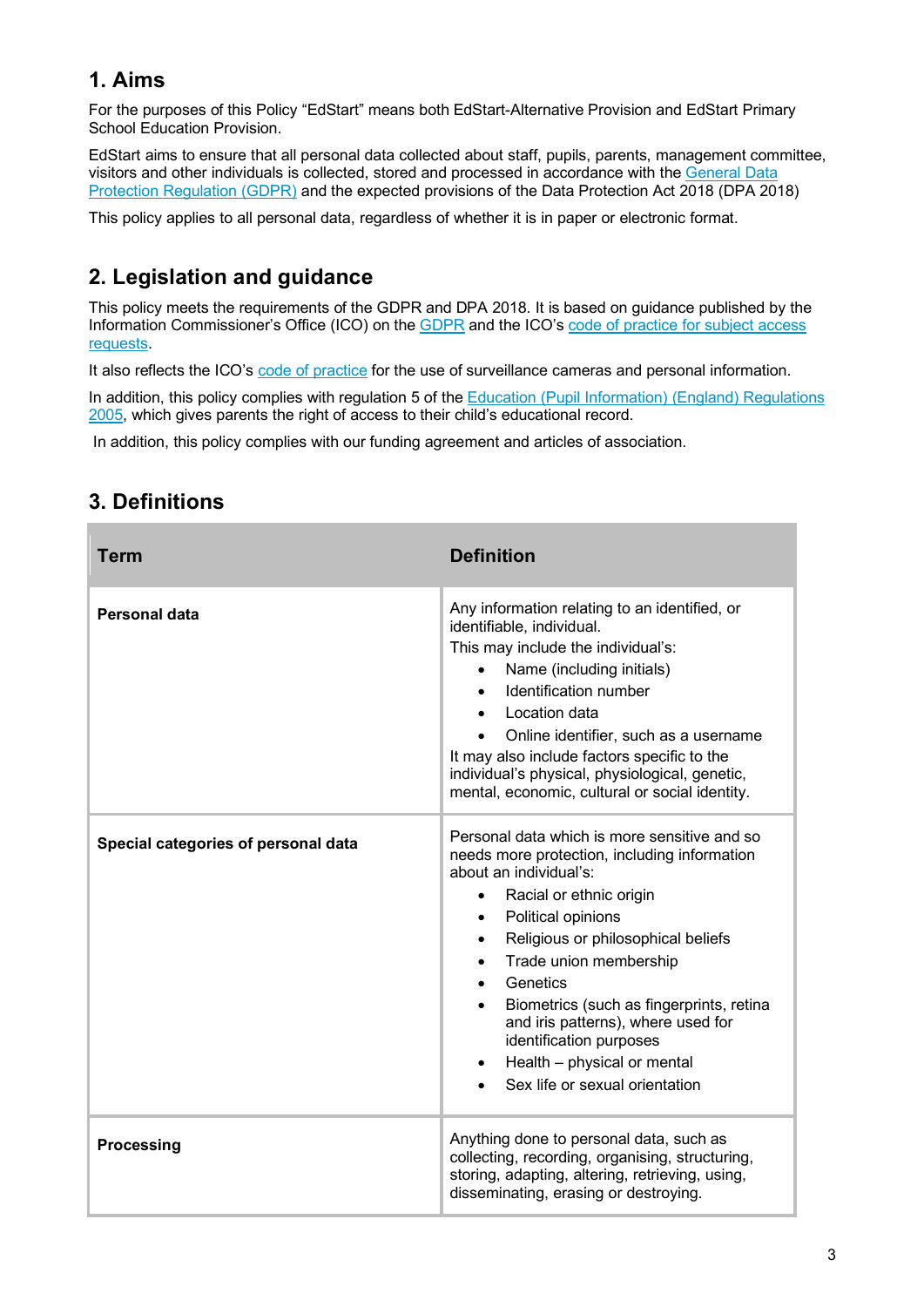|                      | Processing can be automated or manual.                                                                                                                     |
|----------------------|------------------------------------------------------------------------------------------------------------------------------------------------------------|
| Data subject         | The identified or identifiable individual whose<br>personal data is held or processed.                                                                     |
| Data controller      | A person or organisation that determines the<br>purposes and the means of processing of<br>personal data.                                                  |
| Data processor       | A person or other body, other than an employee<br>of the data controller, who processes personal<br>data on behalf of the data controller.                 |
| Personal data breach | A breach of security leading to the accidental or<br>unlawful destruction, loss, alteration,<br>unauthorised disclosure of, or access to<br>personal data. |

## **4. The data controller**

EdStart processes personal data relating to parents, pupils, staff, management committee, visitors and others, and therefore is a data controller.

The school is registered as a data controller with the ICO and will renew this registration annually or as otherwise legally required.

# **5. Roles and responsibilities**

This policy applies to **all staff** employed by EdStart, and to external organisations or individuals working on our behalf. Staff who do not comply with this policy may face disciplinary action.

## **5.1 Governing board/Management Committee**

The governing board/Management Committee has overall responsibility for ensuring that EdStart complies with all relevant data protection obligations.

## **5.2 Data protection officer**

The data protection officer (DPO) is responsible for overseeing the implementation of this policy, monitoring our compliance with data protection law, and developing related policies and guidelines where applicable.

They will provide an annual report of their activities directly to the management committee and, where relevant, report to the board their advice and recommendations on school data protection issues.

The DPO is also the first point of contact for individuals whose data the school processes, and for the ICO.

Full details of the DPO's responsibilities are set out in their job description.

Our DPO is Diane Brown and is contactable via d.brown@datasmartdps.com.

#### **5.3 Headteacher**

The headteacher acts as the representative of the data controller on a day-to-day basis.

## **5.4 All staff**

Staff are responsible for:

- Collecting, storing and processing any personal data in accordance with this policy
- Informing the school of any changes to their personal data, such as a change of address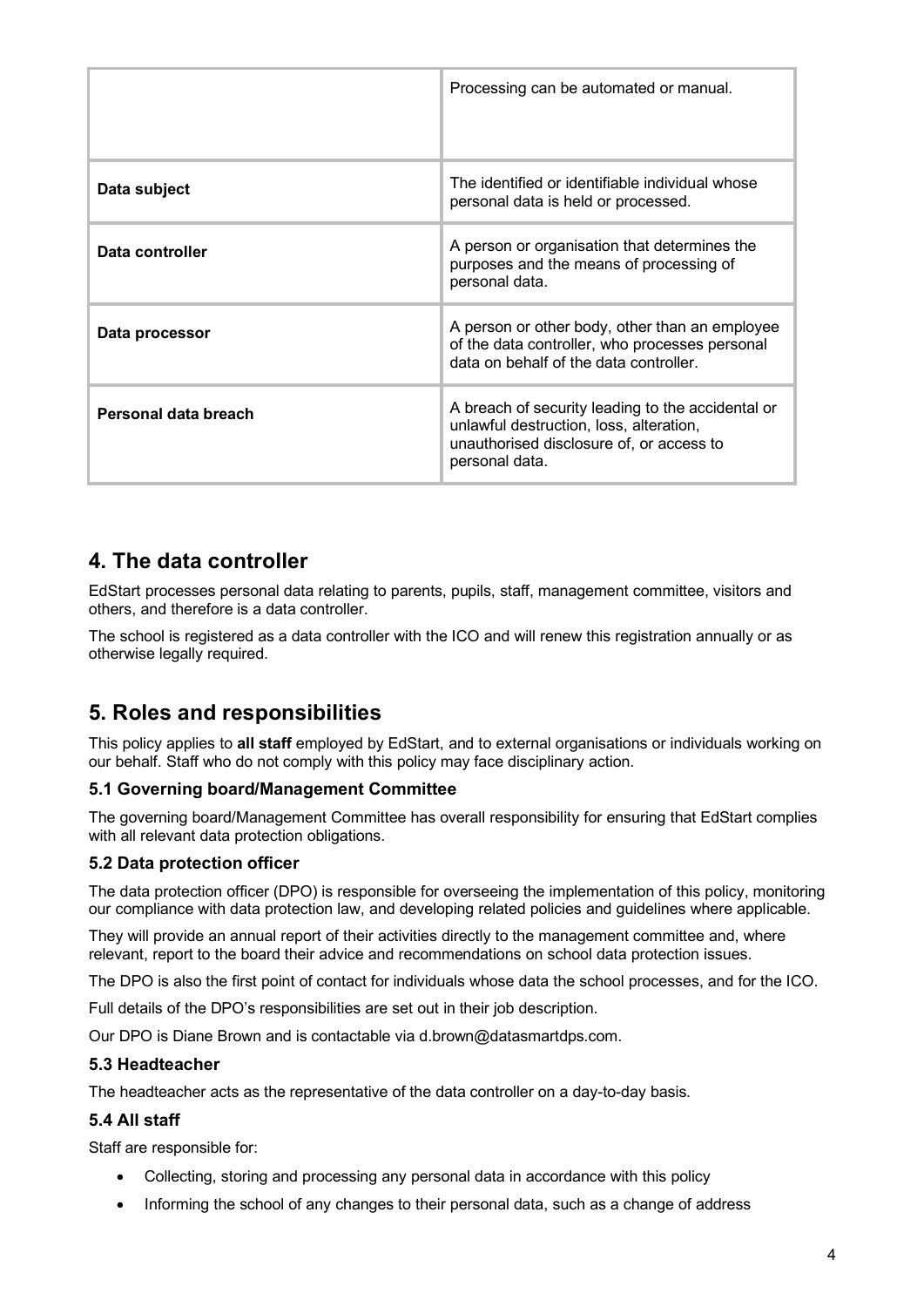- Contacting the DPO in the following circumstances:
	- $\circ$  With any questions about the operation of this policy, data protection law, retaining personal data or keeping personal data secure
	- $\circ$  If they have any concerns that this policy is not being followed
	- $\circ$  If they are unsure whether or not they have a lawful basis to use personal data in a particular way
	- $\circ$  If they need to rely on or capture consent, draft a privacy notice, deal with data protection rights invoked by an individual, or transfer personal data outside the European Economic Area
	- $\circ$  If there has been a data breach
	- $\circ$  Whenever they are engaging in a new activity that may affect the privacy rights of individuals
	- $\circ$  If they need help with any contracts or sharing personal data with third parties

# **6. Data protection principles**

The GDPR is based on data protection principles that our school must comply with.

The principles say that personal data must be:

- Processed lawfully, fairly and in a transparent manner
- Collected for specified, explicit and legitimate purposes
- Adequate, relevant and limited to what is necessary to fulfil the purposes for which it is processed
- Accurate and, where necessary, kept up to date
- Kept for no longer than is necessary for the purposes for which it is processed
- Processed in a way that ensures it is appropriately secure

This policy sets out how the school aims to comply with these principles.

# **7. Collecting personal data**

## **7.1 Lawfulness, fairness and transparency**

We will only process personal data where we have one of 6 'lawful bases' (legal reasons) to do so under data protection law:

- The data needs to be processed so that the school can **fulfil a contract** with the individual, or the individual has asked the school to take specific steps before entering into a contract
- The data needs to be processed so that the school can **comply with a legal obligation**
- The data needs to be processed to ensure the **vital interests** of the individual e.g. to protect someone's life
- The data needs to be processed so that the school, as a public authority, can perform a task **in the public interest,** and carry out its official functions
- The data needs to be processed for the **legitimate interests** of the school or a third party (provided the individual's rights and freedoms are not overridden)
- The individual (or their parent/carer when appropriate in the case of a pupil) has freely given clear **consent**

For special categories of personal data, we will also meet one of the special category conditions for processing which are set out in the GDPR and Data Protection Act 2018.

If we offer online services to pupils, such as classroom apps, and we intend to rely on consent as a basis for processing, we will get parental consent where the pupil is under 13 (except for online counselling and preventive services).

Whenever we first collect personal data directly from individuals, we will provide them with the relevant information required by data protection law.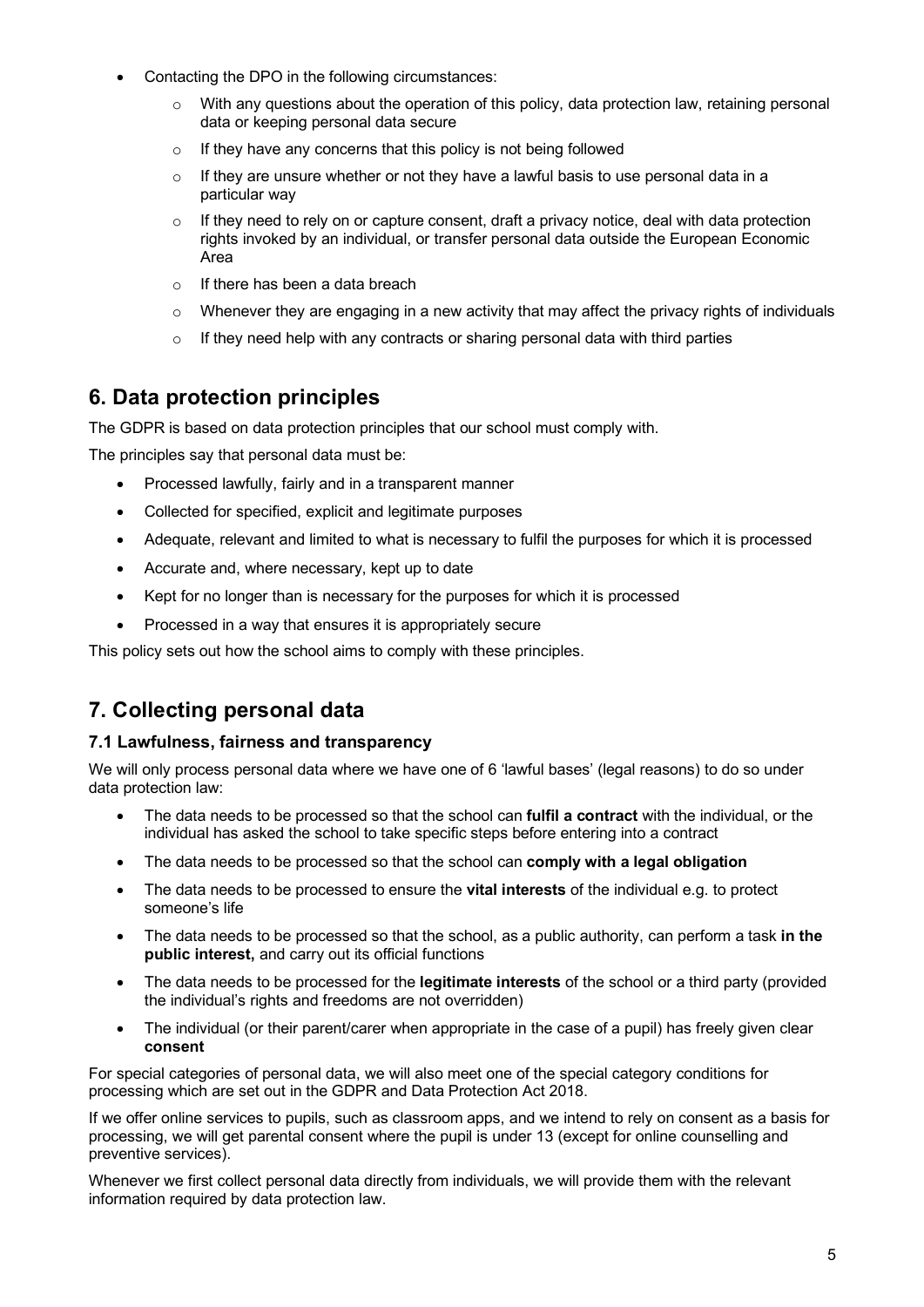## **7.2 Limitation, minimisation and accuracy**

We will only collect personal data for specified, explicit and legitimate reasons. We will explain these reasons to the individuals when we first collect their data.

If we want to use personal data for reasons other than those given when we first obtained it, we will inform the individuals concerned before we do so and seek consent where necessary.

Staff must only process personal data where it is necessary in order to do their jobs.

When staff no longer need the personal data they hold, they must ensure it is deleted or anonymised. This will be done in accordance with the school's record's management policy and retention schedule.

# **8. Sharing personal data**

We will not normally share personal data with anyone else, but may do so where:

- Where the disclosure is required to satisfy our statutory or contractual obligations
- There is an issue with a pupil or parent/carer that puts the safety of our staff at risk
- We need to liaise with other agencies we will seek consent where necessary before doing this
- Our suppliers or contractors need data to enable us to provide services to our staff and pupils for example, IT companies. When doing this, we will:
	- $\circ$  Only appoint suppliers or contractors which can provide sufficient quarantees that they comply with data protection law
	- $\circ$  Establish a data sharing agreement with the supplier or contractor, either in the contract or as a standalone agreement, to ensure the fair and lawful processing of any personal data we share
	- $\circ$  Only share data that the supplier or contractor needs to carry out their service, and information necessary to keep them safe while working with us

We will also share personal data with law enforcement and government bodies where we are legally required to do so, including:

- For the prevention or detection of crime and/or fraud
- For the apprehension or prosecution of offenders
- For the assessment or collection of tax owed to HMRC
- In connection with legal proceedings
- Where the disclosure is required to satisfy our safeguarding obligations
- Research and statistical purposes, as long as personal data is sufficiently anonymised or consent has been provided

We may also share personal data with emergency services and local authorities to help them to respond to an emergency situation that affects any of our pupils or staff.

Where we transfer personal data to a country or territory outside the European Economic Area, we will do so in accordance with data protection law.

## **9. Subject access requests and other rights of individuals**

#### **9.1 Subject access requests**

Individuals have a right to make a 'subject access request' to gain access to personal information that the school holds about them. This includes:

- Confirmation that their personal data is being processed
- Access to a copy of the data
- The purposes of the data processing
- The categories of personal data concerned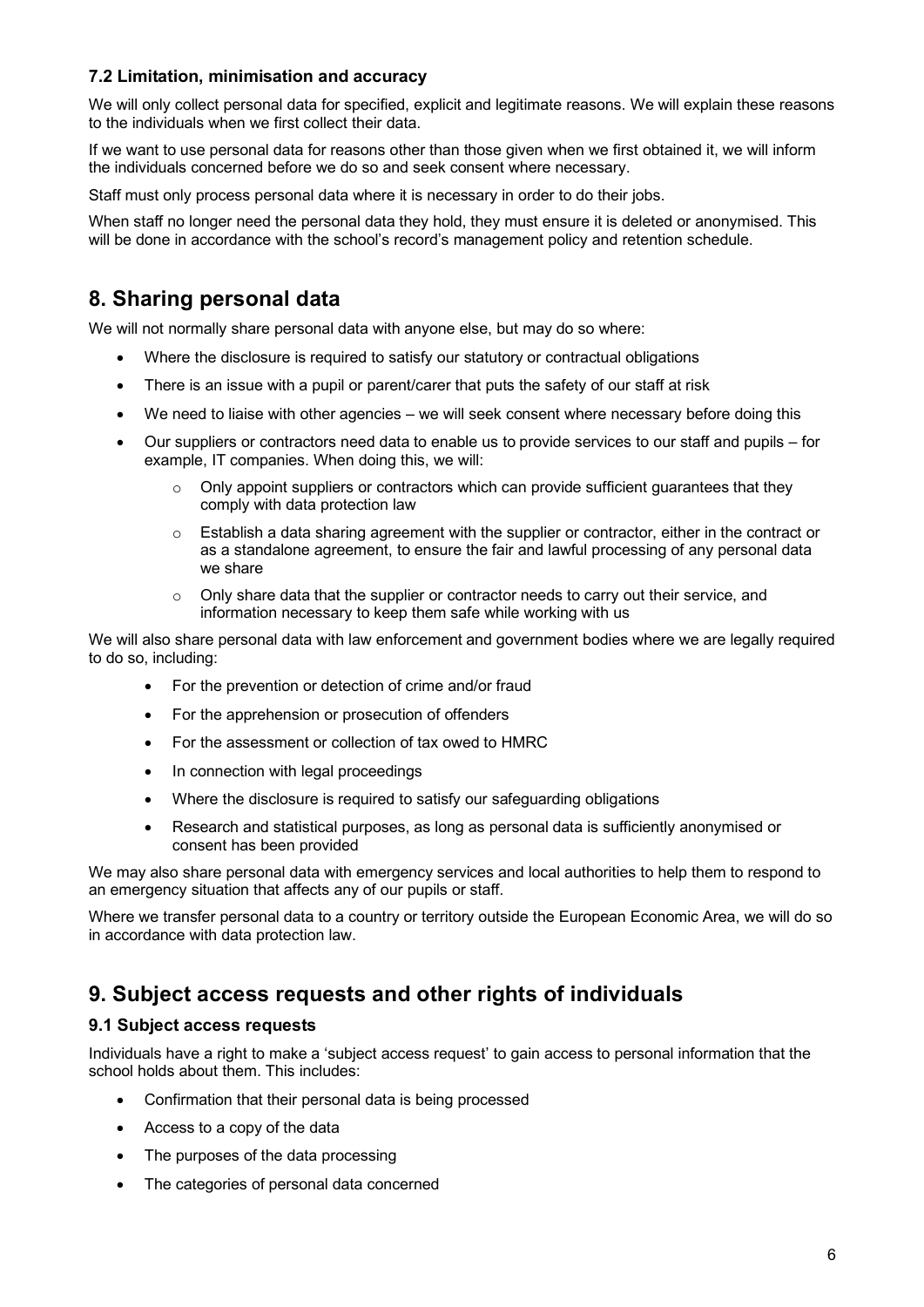- Who the data has been, or will be, shared with
- How long the data will be stored for, or if this isn't possible, the criteria used to determine this period
- The source of the data, if not the individual
- Whether any automated decision-making is being applied to their data, and what the significance and consequences of this might be for the individual

Subject access requests should include:

- Name of individual
- Correspondence address
- Contact number and email address
- Details of the information requested

If staff receive a subject access request they must immediately forward it to the DPO.

#### **9.2 Children and subject access requests**

Personal data about a child belongs to that child, and not the child's parents or carers. For a parent or carer to make a subject access request with respect to their child, the child must either be unable to understand their rights and the implications of a subject access request, or have given their consent.

Children below the age of 12 are generally not regarded to be mature enough to understand their rights and the implications of a subject access request. Therefore, most subject access requests from parents or carers of pupils at our school may be granted without the express permission of the pupil. This is not a rule and a pupil's ability to understand their rights will always be judged on a case-by-case basis.

Children aged 12 and above are generally regarded to be mature enough to understand their rights and the implications of a subject access request. Therefore, most subject access requests from parents or carers of pupils at our school may not be granted without the express permission of the pupil. This is not a rule and a pupil's ability to understand their rights will always be judged on a case-by-case basis.

#### **9.3 Responding to subject access requests**

When responding to requests, we:

- May ask the individual to provide 2 forms of identification
- May contact the individual via phone to confirm the request was made
- Will respond without delay and within 1 month of receipt of the request
- Will provide the information free of charge
- May tell the individual we will comply within 3 months of receipt of the request, where a request is complex or numerous. We will inform the individual of this within 1 month, and explain why the extension is necessary

We will not disclose information if it:

- Might cause serious harm to the physical or mental health of the pupil or another individual
- Would reveal that the child is at risk of abuse, where the disclosure of that information would not be in the child's best interests
- Is contained in adoption or parental order records
- Is given to a court in proceedings concerning the child

If the request is unfounded or excessive, we may refuse to act on it, or charge a reasonable fee which takes into account administrative costs.

A request will be deemed to be unfounded or excessive if it is repetitive, or asks for further copies of the same information.

When we refuse a request, we will tell the individual why, and tell them they have the right to complain to the ICO.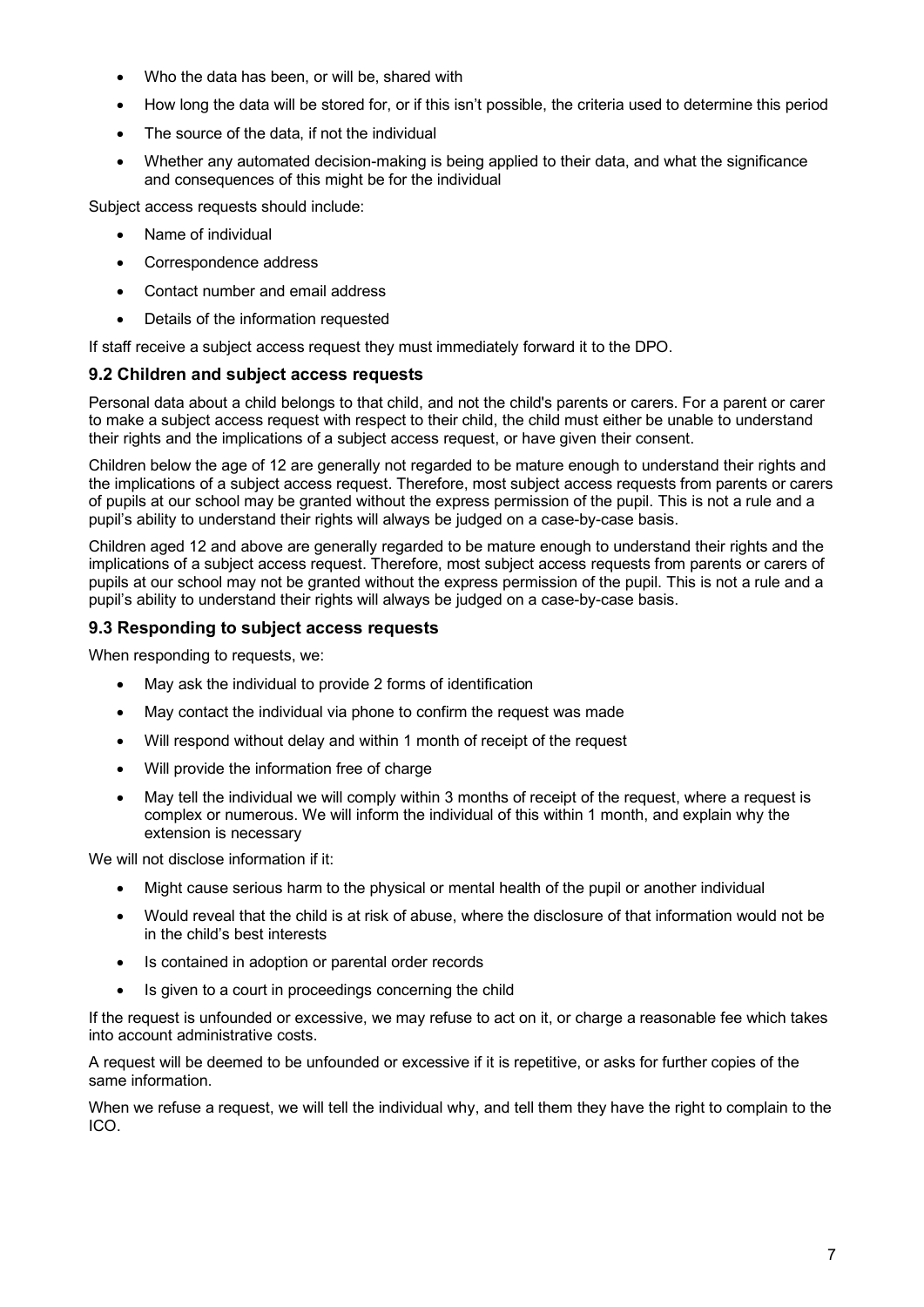## **9.4 Other data protection rights of the individual**

In addition to the right to make a subject access request (see above), and to receive information when we are collecting their data about how we use and process it (see section 7), individuals also have the right to:

- Withdraw their consent to processing at any time
- Ask us to rectify, erase or restrict processing of their personal data, or object to the processing of it (in certain circumstances)
- Prevent use of their personal data for direct marketing
- Challenge processing which has been justified on the basis of public interest
- Request a copy of agreements under which their personal data is transferred outside of the European Economic Area
- Object to decisions based solely on automated decision making or profiling (decisions taken with no human involvement, that might negatively affect them)
- Prevent processing that is likely to cause damage or distress
- Be notified of a data breach in certain circumstances
- Make a complaint to the ICO
- Ask for their personal data to be transferred to a third party in a structured, commonly used and machine-readable format (in certain circumstances)

Individuals should submit any request to exercise these rights to the DPO. If staff receive such a request, they must immediately forward it to the DPO.

## **10. Parental requests to see the educational record**

Parents, or those with parental responsibility, have a legal right to free access to their child's educational record (which includes most information about a pupil) within 15 school days of receipt of a written request.

# **11. CCTV**

We use CCTV in various locations around our school site to ensure it remains safe. We will adhere to the ICO's code of practice for the use of CCTV.

We do not need to ask individuals' permission to use CCTV, but we make it clear where individuals are being recorded. Security cameras are clearly visible and accompanied by prominent signs explaining that CCTV is in use.

Any enquiries about the CCTV system should be directed to Mr James Lowe

## **12. Photographs and videos**

As part of our EdStart's activities, we may take photographs and record images of individuals during activities.

We will obtain explicit consent from parents/carers, or where appropriate from pupils aged 13 and over, for photographs and videos to be taken of pupils for communication, marketing and promotional materials.

Where we need parental consent, we will clearly explain how the photograph and/or video will be used to both the parent/carer and pupil. Where we don't need parental consent, we will clearly explain to the pupil how the photograph and/or video will be used.

Uses may include:

- Within EdStart premises on notice boards magazines, brochures and newsletters, etc.
- Outside of EdStart premises by external agencies such as professional photographers, newspapers, campaigns
- Online on EdStart's website or social media pages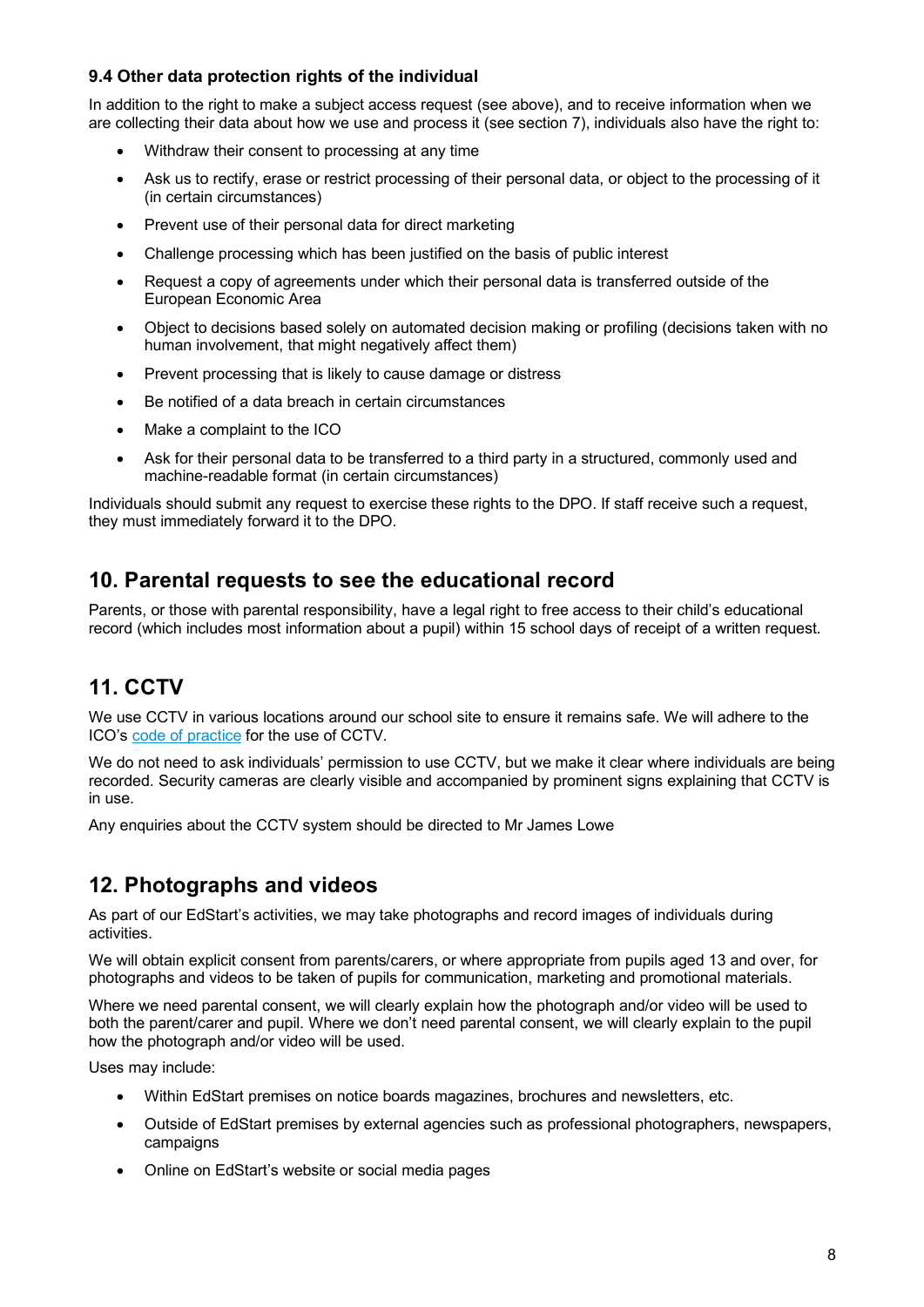Consent can be refused or withdrawn at any time. If consent is withdrawn, we will delete the photograph or video and not distribute it further.

When using photographs and videos in this way we will not accompany them with any other personal information about the child, to ensure they cannot be identified.

See our child protection and safeguarding policy and acceptable use policy for more information on our use of photographs and videos.

# **13. Data protection by design and default**

We will put measures in place to show that we have integrated data protection into all of our data processing activities, including:

- Appointing a suitably qualified DPO, and ensuring they have the necessary resources to fulfil their duties and maintain their expert knowledge
- Only processing personal data that is necessary for each specific purpose of processing, and always in line with the data protection principles set out in relevant data protection law (see section 6)
- Completing privacy impact assessments where the school's processing of personal data presents a high risk to rights and freedoms of individuals, and when introducing new technologies (the DPO will advise on this process)
- Integrating data protection into internal documents including this policy, any related policies and privacy notices
- Regularly training members of staff on data protection law, this policy, any related policies and any other data protection matters; we will also keep a record of attendance
- Regularly conducting reviews and audits to test our privacy measures and make sure we are compliant
- Maintaining records of our processing activities, including:
	- For the benefit of data subjects, making available the name and contact details of our school and DPO and all information we are required to share about how we use and process their personal data (via our privacy notices)
	- o For all personal data that we hold, maintaining an internal record of the type of data, data subject, how and why we are using the data, any third-party recipients, how and why we are storing the data, retention periods and how we are keeping the data secure

# **14. Data security and storage of records**

We will protect personal data and keep it safe from unauthorised or unlawful access, alteration, processing or disclosure, and against accidental or unlawful loss, destruction or damage.

In particular:

- Paper-based records and portable electronic devices, such as laptops and hard drives that contain personal data are kept under lock and key when not in use
- Papers containing confidential personal data must not be left on office and classroom desks, on staffroom tables, pinned to notice/display boards, or left anywhere else where there is general access
- Where personal information needs to be taken off site, staff must take extra care to keep it safe and not leave unattended at anytime until it has reached the intended destination where reasonable steps will be taken to keep it safe.
- Passwords that are at least 8 characters long containing letters and numbers are used to access EdStart's computers, laptops and other electronic devices. Staff and pupils are reminded to change their passwords at regular intervals
- Encryption software is used to protect all portable devices and removable media, such as laptops and USB devices